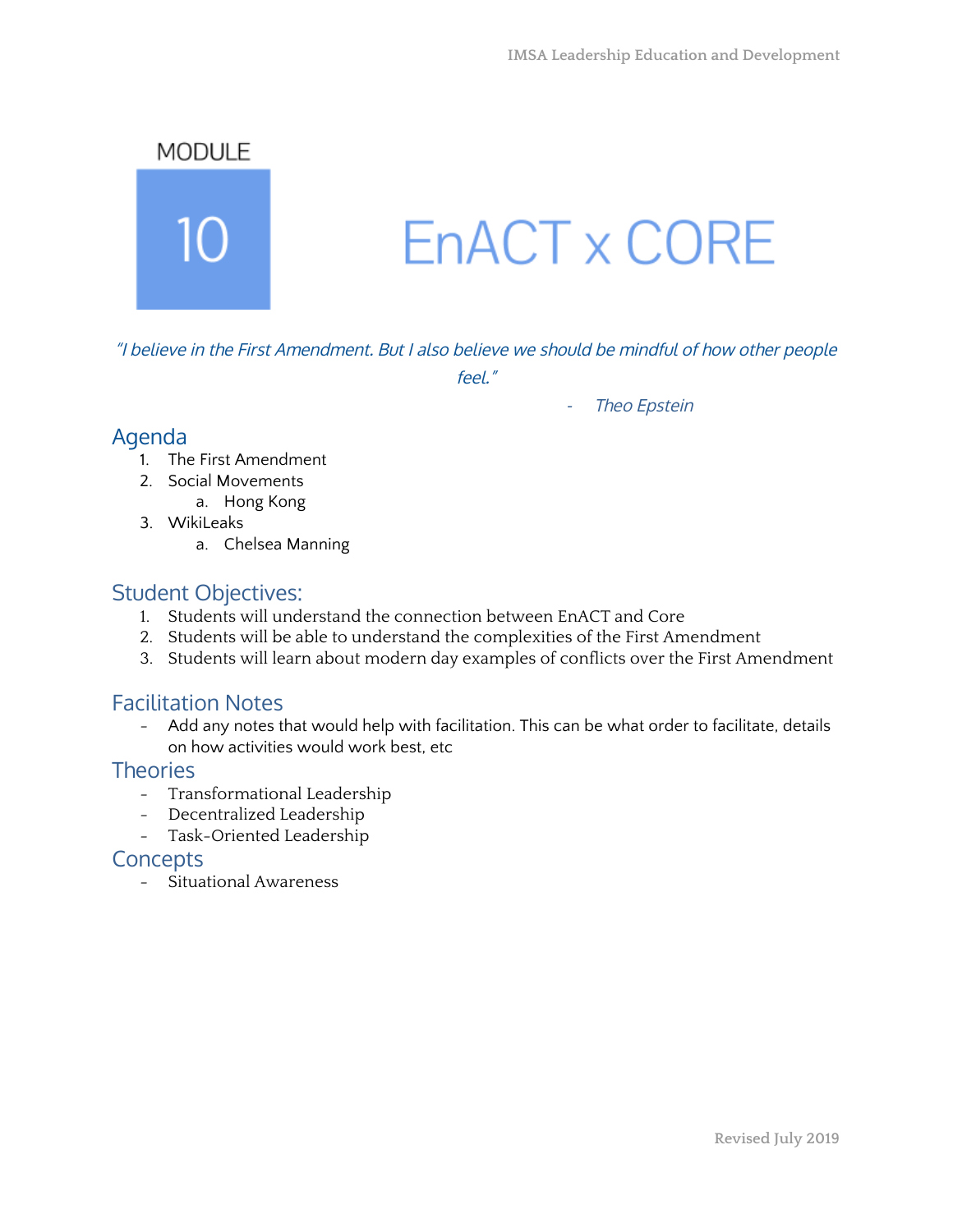# The First Amendment

## Let Them Eat Cake

#### **Sources:**

[https://www.colorado.gov/dora/masterpiece-cakeshop-v-colorado-civil-rights-com](https://www.colorado.gov/dora/masterpiece-cakeshop-v-colorado-civil-rights-commission) [mission](https://www.colorado.gov/dora/masterpiece-cakeshop-v-colorado-civil-rights-commission)

[https://www.colorado.gov/pacific/dora/civil-rights/public-accommodations-discrimi](https://www.colorado.gov/pacific/dora/civil-rights/public-accommodations-discrimination) [nation](https://www.colorado.gov/pacific/dora/civil-rights/public-accommodations-discrimination)

#### **Core Crash Course:**

The first amendment of the United States reads "Congress shall make no law respecting an establishment of religion, or prohibiting the free exercise thereof; or abridging the freedom of speech, or of the press; or the right of the people peaceably to assemble, and to petition the government for a redress of grievances."

The first amendment protects the freedom of religion for all US citizens. However, there have been many instances where religious beliefs interfere with the rights of other citizens, which is where confusion can arise. Most notably, Masterpiece Cakeshop v. Colorado Civil Rights, a Supreme Court case, juxtaposed the Freedom of Religion with LGBT+ rights. When the shop refused to make a cake for an LGBT couple's wedding, they sued for the violation of their civil rights.

#### **Discussion Questions:**

- Do first amendment rights justify discrimination?
- Where does "hate speech" start? Should it be protected by the 1st amendment?

# Social Movements Social Movements

**CORE Crash Course (CCC):** Since the creation of social media, social movements have a new means to gain support and organize events. Due to the first amendment, people in the United States have the right to free speech and the freedom to assemble. The question lies in the point at which a protest can no longer be tolerated by the government. Arrests, tear gas, and physical violence are often actions condemned by activists, but when are they really necessary? What should the government do when things go too far? As much as social movements are important to the development of policy when is enough enough?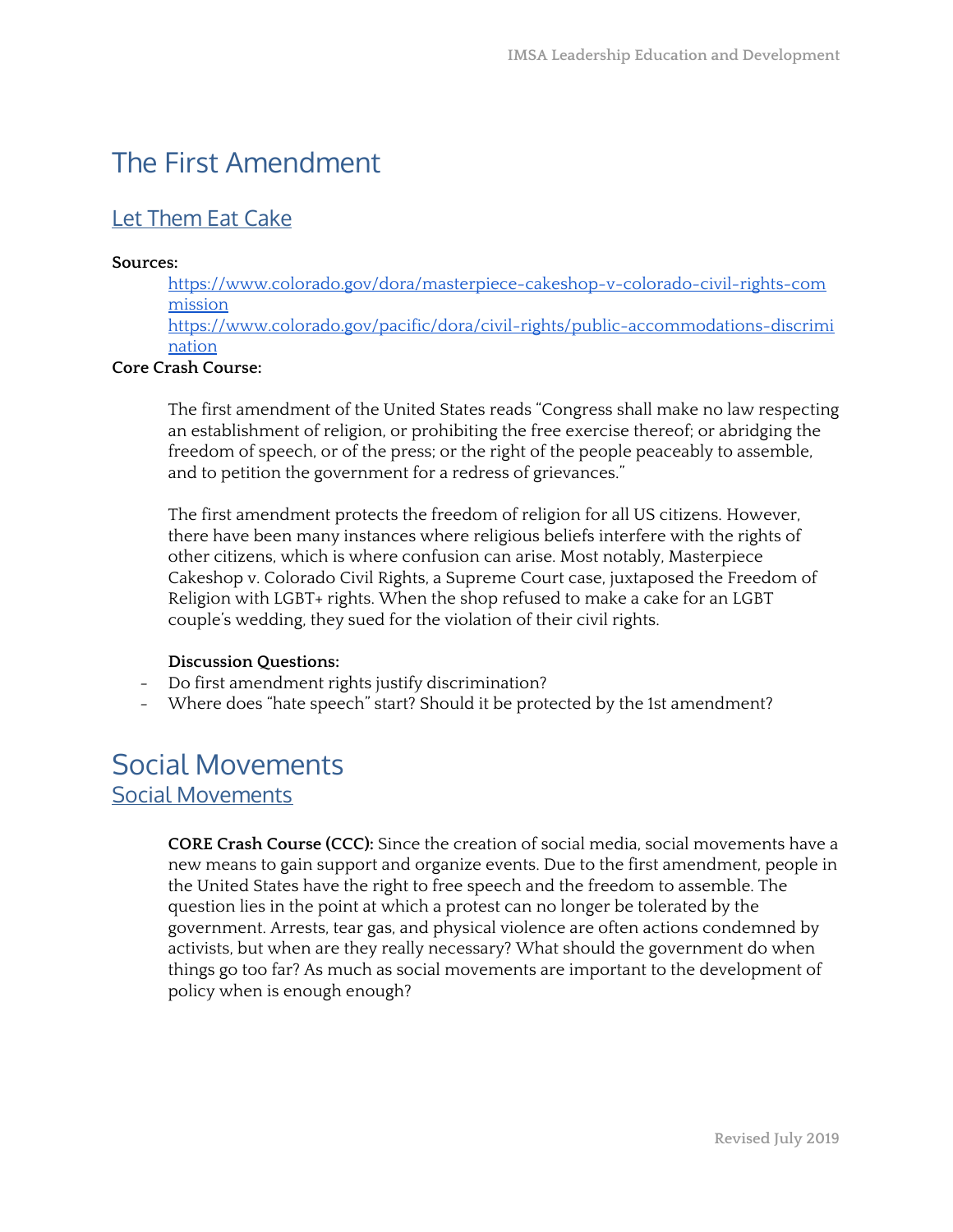## Simulation:

#### **Purpose:**

To show students the nuances of government reactions to social movements

**Directions:**

**[https://docs.google.com/document/d/1y5rGp8loZlLN\\_dIJpSTNHc247Y9hasdfIL-Dw](https://docs.google.com/document/d/1y5rGp8loZlLN_dIJpSTNHc247Y9hasdfIL-DwQjAzGs/edit#) [QjAzGs/edit#](https://docs.google.com/document/d/1y5rGp8loZlLN_dIJpSTNHc247Y9hasdfIL-DwQjAzGs/edit#)**

This document contains a simulation of a protest gone wrong. The facilitator should guide the class through the simulation as if they are a governing body making these decisions, asking them to vote on which path they would like to take.

## **Discussion Questions:**

- What could the government have done to avoid the final outcome?
- At what point should it be acceptable to use excessive force on a group of protesters?
- What is the difference between a protest and a riot? How does connotation affect perception?

# Example: Hong Kong

## **Resources:**

- 1. [https://www.washingtonpost.com/world/asia\\_pacific/hong-kong-protest-movement](https://www.washingtonpost.com/world/asia_pacific/hong-kong-protest-movement-faces-tipping-point-in-battle-for-hearts-and-minds/2019/08/14/0989c29a-be07-11e9-a8b0-7ed8a0d5dc5d_story.html?noredirect=on)[faces-tipping-point-in-battle-for-hearts-and-minds/2019/08/14/0989c29a-be07-11e9](https://www.washingtonpost.com/world/asia_pacific/hong-kong-protest-movement-faces-tipping-point-in-battle-for-hearts-and-minds/2019/08/14/0989c29a-be07-11e9-a8b0-7ed8a0d5dc5d_story.html?noredirect=on) [-a8b0-7ed8a0d5dc5d\\_story.html?noredirect=on](https://www.washingtonpost.com/world/asia_pacific/hong-kong-protest-movement-faces-tipping-point-in-battle-for-hearts-and-minds/2019/08/14/0989c29a-be07-11e9-a8b0-7ed8a0d5dc5d_story.html?noredirect=on)
- 2. <https://www.nytimes.com/2019/06/10/world/asia/hong-kong-extradition-bill.html>
- 3. <https://www.bbc.com/news/world-asia-china-48607723>
- 4. [https://www.theguardian.com/world/2019/aug/13/what-do-the-hong-kong-protester](https://www.theguardian.com/world/2019/aug/13/what-do-the-hong-kong-protesters-want) [s-want](https://www.theguardian.com/world/2019/aug/13/what-do-the-hong-kong-protesters-want)
- 5. [https://www.cnn.com/2019/08/13/asia/hong-kong-airport-protest-explained-hnk-int](https://www.cnn.com/2019/08/13/asia/hong-kong-airport-protest-explained-hnk-intl/index.html) [l/index.html](https://www.cnn.com/2019/08/13/asia/hong-kong-airport-protest-explained-hnk-intl/index.html)

## **CORE Crash Course (CCC):**

In early June, hundreds of thousands of people took to the streets to protest. Police then responded with force, using tear gas and batons to disperse the crowds. The response inspired more protests. In mid-June, 2 million people are believed to have joined the streets for what was probably the largest protest in Hong Kong's history.

## **Video on the Causes of the protests (Extradition bill and LegCo)**

This video is pretty good at summarizing the history of Hong Kong within 10 min [https://www.youtube.com/watch?v=6\\_RdnVtfZPY](https://www.youtube.com/watch?v=6_RdnVtfZPY)

## **History**

Hong Kong was a British Territory for 99 years (given to them after the opium wars). The legal system of Hong Kong is quite similar to the British model but they also have the Hong Kong Basic Law which includes freedoms like the right to protest, right to a free press, and freedom of speech. They can also have their own democracy and Chinese officials even said that they wouldn't interfere with it, but lately Beijing has frequently reassessed the Basic Law and is now saying that they have control over Hong Kong. In the early 1980s, a deadline approached and Britain and Beijing decided that Hong Kong would return to China in 1997, under the principle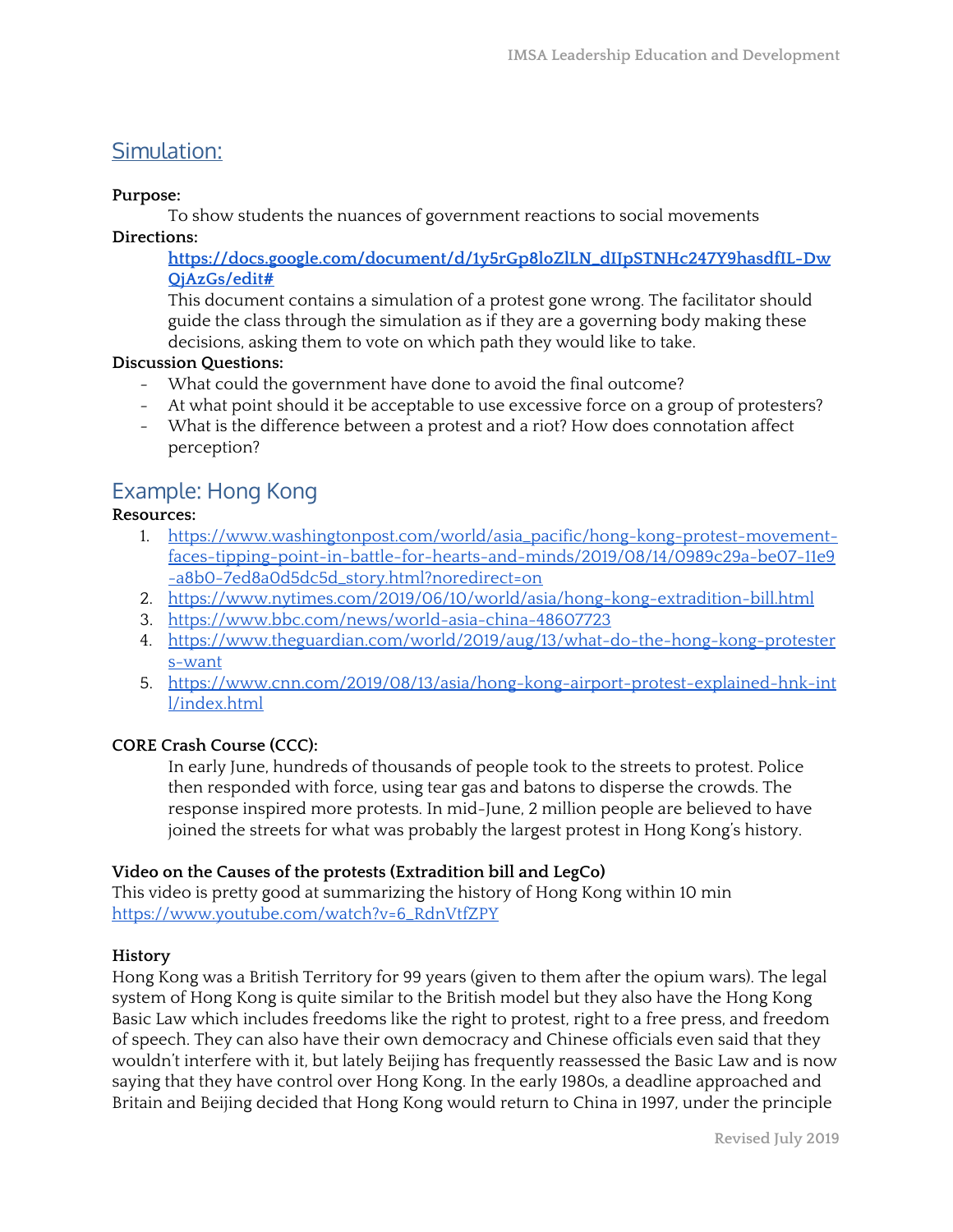of "one country, two systems." This means that while Hong Kong would be a part of China, they would still be entitled to "a high degree of autonomy, except in foreign and defense affairs" for 50 years. The Basic Law was supposed to protect Hong Kong for 50 years after it was taken over, but China is already starting to take control of Hong Kong again before the 50 years are over.

The beginning of Hong Kong's pro-democracy protests and Hong Kong's fight for independence began with their 2014 Umbrella Revolution. The so-called "umbrella revolution" turned the city's gleaming central business district into a virtual conflict zone, replete with shouting mobs, police in riot gear, and clouds of tear gas. Tens of thousands of Hong Kong residents – young and old, rich and poor – peacefully occupied major [thoroughfares](https://www.theguardian.com/world/2014/sep/29/hong-kong-citizens-protests-police-withdraw) across the [city,](https://www.theguardian.com/world/2014/sep/29/hong-kong-citizens-protests-police-withdraw) shuttering businesses and bringing traffic to a halt. They claimed that Beijing reneged on an agreement to grant them open elections by 2017, and demand "true universal suffrage". Organizers publicly stated that the protest would not end until Beijing changes its electoral guidelines and Leung Chun-Ying, the city's pro-Beijing chief executive steps down.

#### **Causes of the Protest**

Critics say that the rights held by Hong Kong are on the decline. The BBC says, "Rights groups have accused China of meddling in Hong Kong, citing examples such as legal rulings that have disqualified pro-democracy legislators. They've also been concerned by the disappearance of five Hong Kong booksellers, and a tycoon - all eventually re-emerged in custody in China."

The current wave of protests was initially started by a Chinese bill that would allow the Chinese government to extradite Hong Kong citizens to China. This was a major problem for Hong Kongers because the Communist Party controls the courts in China and Hong Kongers worried that it would allow China to extradite virtually anyone they wanted and then give them an unfair trial in Chinese courts. The harsh police response to these original protests, including the use of tear gas and rubber bullets, caused them to broaden to more pro-democracy goals.

#### **What do protestors want**

- Complete withdrawal of the extradition bill (it was suspended by Hong Kong's chief executive but not fully withdrawn)
- The government to stop referring to the protests as riots
- The unconditional release and dropping of all charges of all arrested protestors
- An independent inquiry into police behavior
- Implementation of genuine universal suffrage

## **Protests and Effects**

Recently, protesters have moved to airports which were previously safe spaces from these discussions. Five people were arrested and six people were harmed and the situation became much more chaotic. Chinese officials say that these protesters have committed serious violent crimes and 'broken the bottom line of the law, morality, and humanity'.

The protests have had a major effect on the economy. The airport contributes to about 5% of Hong Kong's GDP and so the closure of the airport causes major damage to the economy. The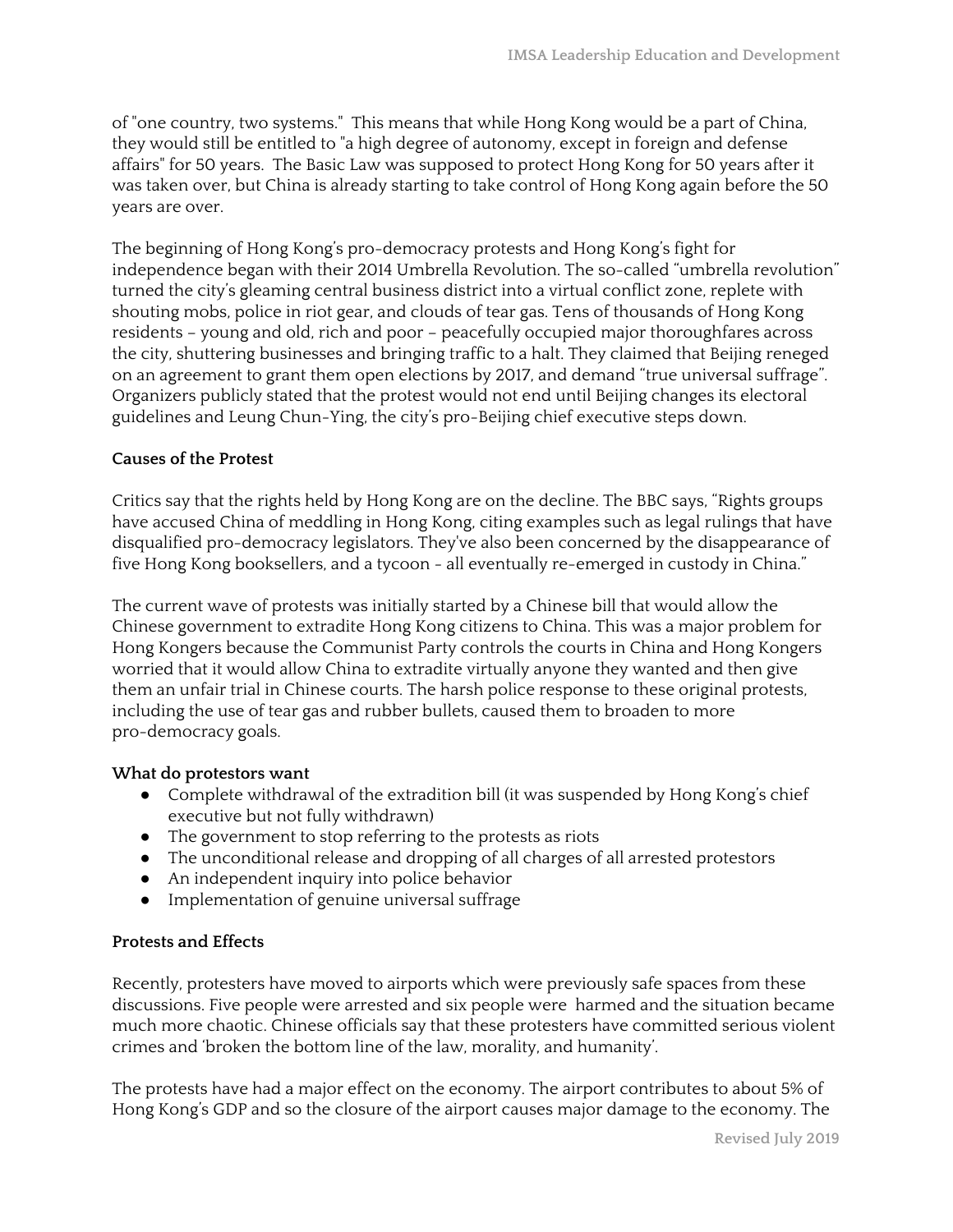protests also have caused major damage to companies.

#### **Important Leaders**

Joshua Wong- Joshua Wong, the Hong Kong pro-democracy protest leader who became a symbol of the 2014 Umbrella Movement, will return to prison after an appeals court ruling Thursday.

Claudia Mo - Journalist-turned-politician who identifies as an "independent Democrat" was elected as a legislator to Kowloon West in 2012 and re-elected. However, she recently resigned from the Civic Party because of disagreements on issues within the party.

#### **Here are some other fun numbers**

Surveys from the University of Hong Kong show that **most people identify [themselves](https://www.hkupop.hku.hk/english/release/release1563.html) as "Hong [Kongers"](https://www.hkupop.hku.hk/english/release/release1563.html)** - **only 11% would call [themselves](https://www.hkupop.hku.hk/english/popexpress/ethnic/eidentity/halfyr/datatables.html) "Chinese"** - and 71% of people say **[they](https://www.hkupop.hku.hk/english/release/release1594.html) do not feel proud about being [Chinese](https://www.hkupop.hku.hk/english/release/release1594.html) citizens**.

## Young Hong Kongers are increasingly unlikely to identify as 'Chinese'

% of respondents asked about ethnic identity (1997-2019)  $-$  18-29 year olds  $-$  All age groups



One of the biggest conflicts is the perception of this movement. The protests have often been referred to as riots, which carries a very negative connotation. This has made the justification for violence against protests easier. In the United States, the rights to protest are strictly protected by the First Amendment. However, in China (aside from Hong Kong), these kinds of laws do not exist. This is why the government treatment is so controversial since essentially this is a conflict between Hong Kong's democratic ideals and the rest of China's way of life. Protests have expanded substantially because of the violation of their version of the 1st amendment.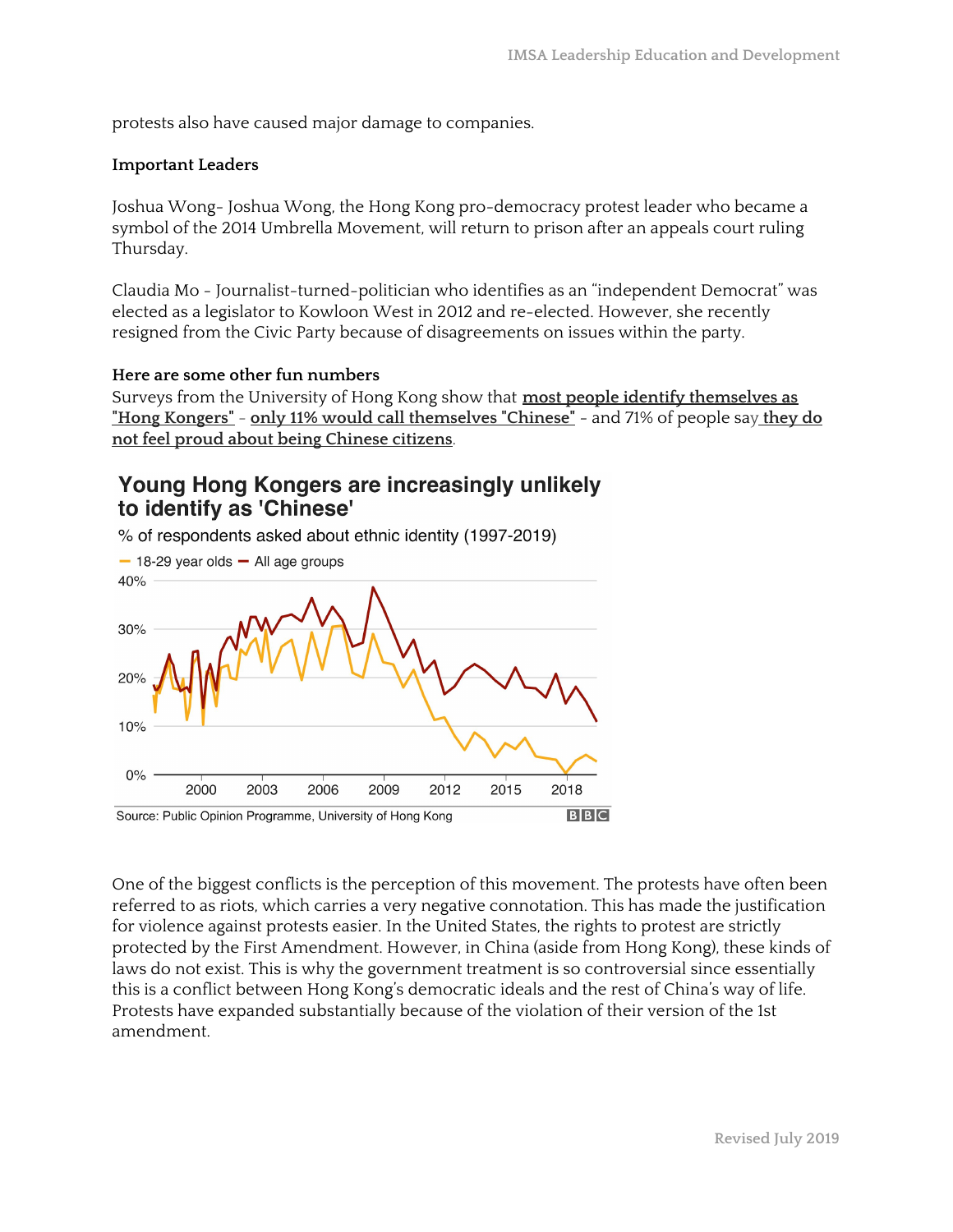# Where Activism Meets Treason

# Wiki Leaks

#### **Resources:**

- **1.** [https://progressive.org/dispatches/judging-the-u-s-for-its-war-crimes-chelsea-mann](https://progressive.org/dispatches/judging-the-u-s-for-its-war-crimes-chelsea-manning-kelly-190311/) [ing-kelly-190311/](https://progressive.org/dispatches/judging-the-u-s-for-its-war-crimes-chelsea-manning-kelly-190311/)
- **2.** [https://www.ibtimes.com/who-chelsea-manning-what-did-she-release-wikileaks-25](https://www.ibtimes.com/who-chelsea-manning-what-did-she-release-wikileaks-2540137) [40137](https://www.ibtimes.com/who-chelsea-manning-what-did-she-release-wikileaks-2540137)
- **3.** [https://www.theguardian.com/world/2010/jul/30/us-military-wikileaks-afghanistan](https://www.theguardian.com/world/2010/jul/30/us-military-wikileaks-afghanistan-war-logs)[war-logs](https://www.theguardian.com/world/2010/jul/30/us-military-wikileaks-afghanistan-war-logs)
- **4.** [http://www.channel4.com/news/articles/uk/taliban+hunt+wikileaks+outed+afghan+inf](http://www.channel4.com/news/articles/uk/taliban+hunt+wikileaks+outed+afghan+informers/3727667.html) [ormers/3727667.html](http://www.channel4.com/news/articles/uk/taliban+hunt+wikileaks+outed+afghan+informers/3727667.html)
- **5.** [https://www.reuters.com/article/us-usa-wikileaks-manning/mannings-leaks-endang](https://www.reuters.com/article/us-usa-wikileaks-manning/mannings-leaks-endangered-informants-trial-witness-idUSBRE9710WK20130802) [ered-informants-trial-witness-idUSBRE9710WK20130802](https://www.reuters.com/article/us-usa-wikileaks-manning/mannings-leaks-endangered-informants-trial-witness-idUSBRE9710WK20130802)

## **CORE Crash Course (CCC):**

WikiLeaks is an international non-profit organization that publishes news leaks, and classified media provided by anonymous sources. According to the WikiLeaks website, its goal is "to bring important news and information to the public ... One of our most important activities is to publish original source material alongside our news stories so readers and historians alike can see evidence of the truth." Another of the organization's goals is to ensure that journalists and whistleblowers are not prosecuted for emailing sensitive or classified documents.

Bradley Manning (now Chelsea Manning) was a military intelligence officer, with access to sensitive materials regarding U.S. involvement in the conflicts in Afghanistan and Iraq. In January of 2010, Manning downloaded 400,000 documents, known as the Iraq War Logs, and 91,000 additional documents, now known as the Afghan War Logs.

Manning initially attempted to give this information to the Washington Post or New York Times, but neither publication showed interest.

## **History:**

- The website was established and published its first document in December 2006. It is represented in public by Julian Assange. WikiLeaks was originally established with a "wiki" communal publication method, which was terminated by May 2010.
- Many questions have been posed as to the legality of WikiLeaks, as well as how it could potentially falsify its documents/emails.

## **Important Leaders**

- Julian Assange
	- Julian Assange is the public face of WikiLeaks. In November 2010, Sweden issued an international arrest warrant for Assange, after questioning him months earlier about allegations of sexual assault. Assange denied the allegations and said that they were just a pretext for him to be extradited from Sweden to the United States because of his role in publishing secret American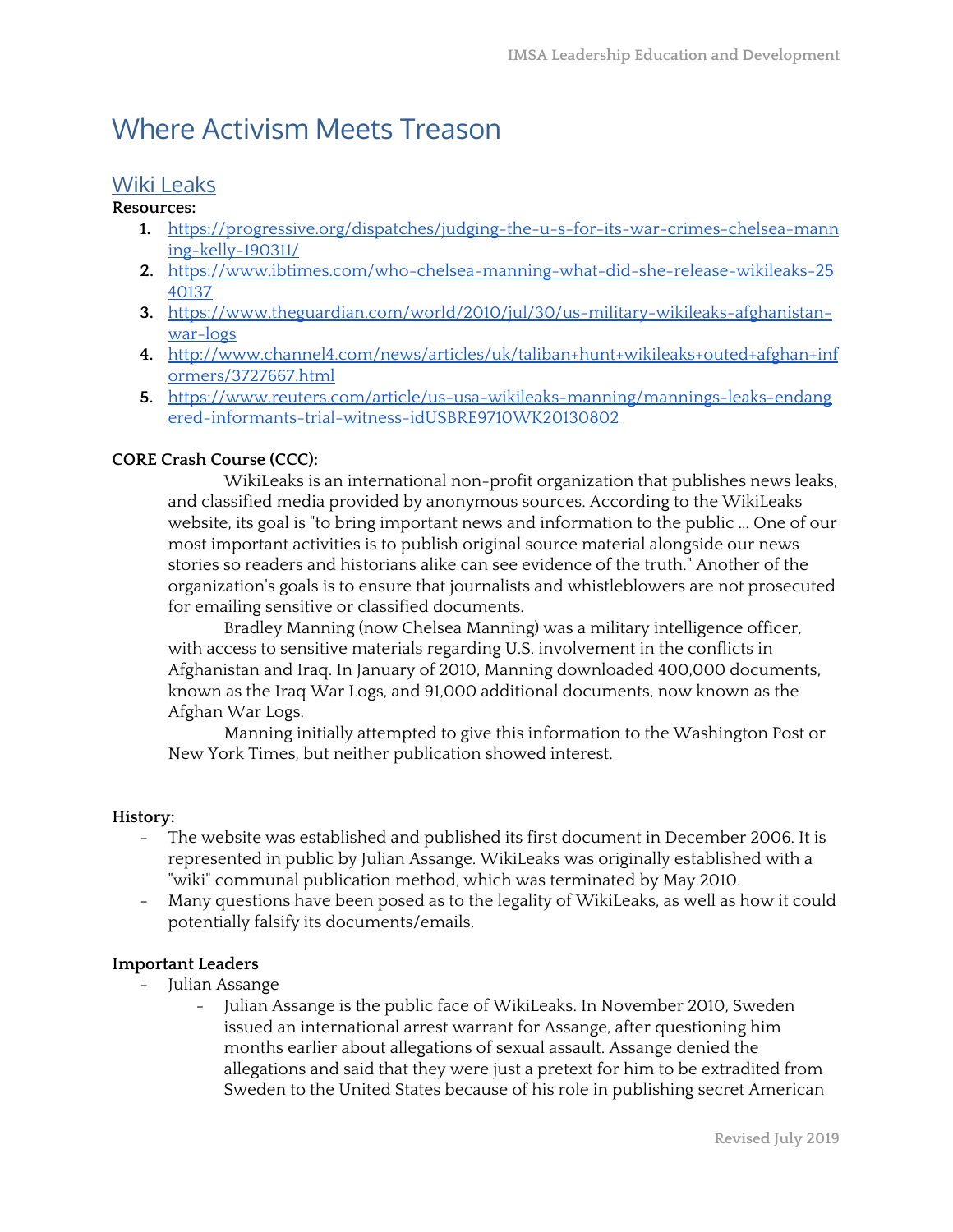documents. Assange surrendered to UK police on 7 December 2010 but was released on bail within 10 days. Having been unsuccessful in his challenge to the extradition proceedings, he breached his £340,000 bail in June 2012 to seek asylum from Ecuador. In August 2012, Assange was granted asylum by Ecuador due to fears of political persecution and possible extradition to the United States. He remained in the Embassy of Ecuador in London for almost seven years.

#### **Connection To Theory**

- Task-Oriented Leadership:

Julian Assange is an example of Task-Oriented leadership. He does not care about how people perceive what he is doing, or how he harms his relationships with others. Rather, he focuses almost entirely on staying true to his task: To make information available to the public. Even though he's been in the center of so much controversy, he has kept Wikileaks up and running strong.

#### **Discussion Questions:**

- Is WikiLeaks moral? Should the site be taken down? Why?
- Is it ever okay to disclose information that is important for the safety of the state?

## Example: Chelsea Manning

#### **Resources:**

- 1. <https://www.biography.com/activist/chelsea-manning>
- 2. <https://www.npr.org/tags/214589939/chelsea-manning>

## **CORE Crash Course (CCC):**

Chelsea Manning is a well known American whistleblower. She released nearly 750,000 classified, or unclassified but sensitive, military and diplomatic documents. The documents she leaked for which she was arrested for, the worst of which being "aiding the enemy," could have resulted in the death penalty. In 2009 Chelsea Manning was stationed in Iraq as an intelligence analyst. As an intelligence analyst, she had access to a large amount of information, including footage of unarmed citizens being shot and killed. This footage horrified Manning. She began to collect information such as war logs about Iraq and Afghanistan conflicts and private cables of state departments. In February of 2010 while on leave in Maryland passed hundreds of thousands of confidential documents to Wikileaks publisher, Julian Assange. In April, Wikileaks released a video that showed a helicopter crew shooting civilians after confusing a telephoto lens for weaponry. Manning was then imprisoned in Kuwait where she was kept in solitary confinement, she became suicidal and her imprisonment conditions became controversial. Manning was then transferred to a different hospital.

#### **Discussion Questions:**

- Should Manning have selectively decided which documents to leak?
- Should she have been allowed to run for public office? She ran for a seat on the senate once she was pardoned